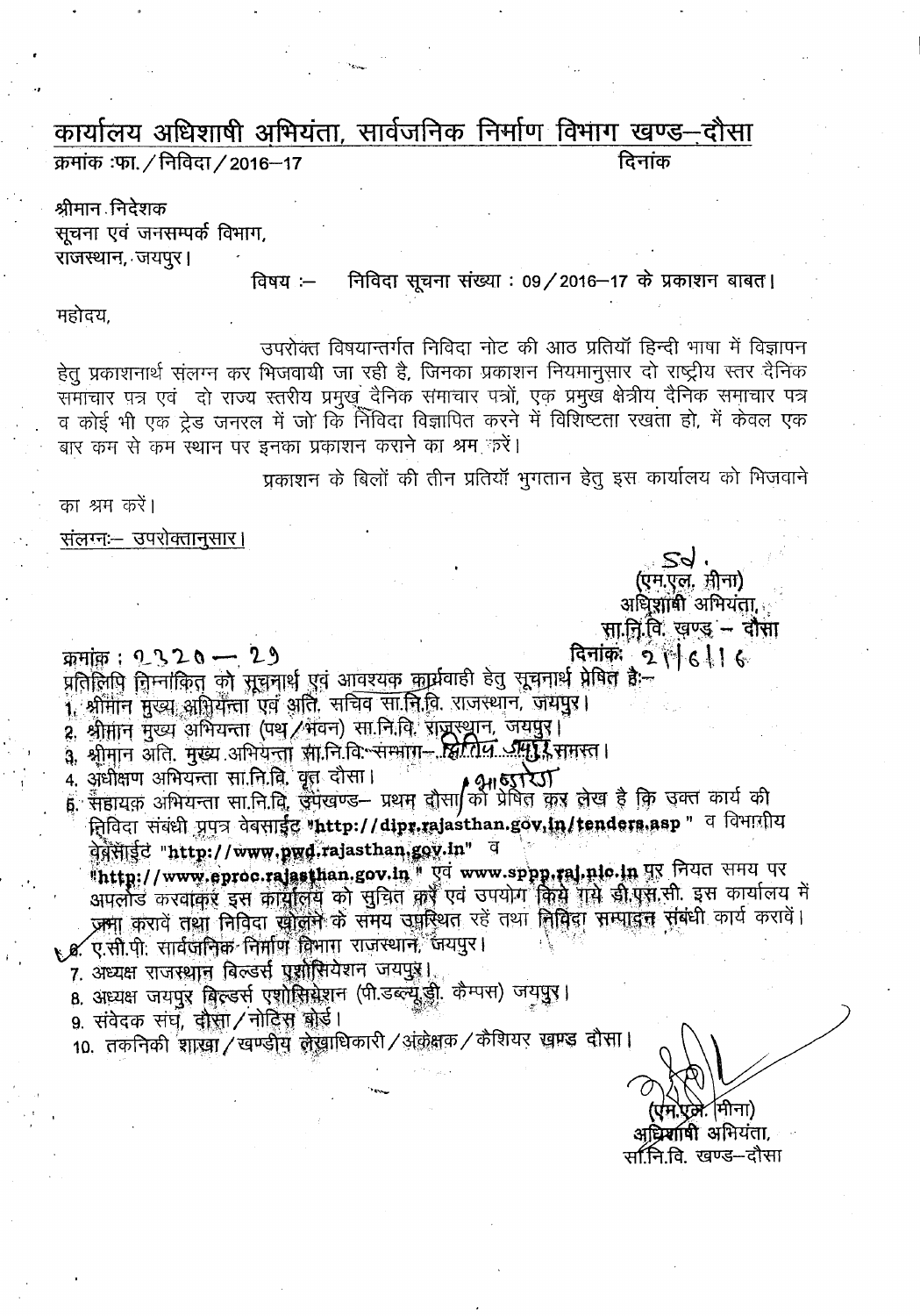(समाचार पत्रों में प्रकाशन बाबत)

<u>कार्यालय अधिशाषी अभियंता, सार्वजनिक निर्माण विभाग खण्ड–दौसा</u><br>क्रमांक : फा./निविदा/2016–17/ 1 3 | 9 - 2 9 दिनांक 1 | 6 | | 6  $\overline{p}$  **:** फा./ निविदा/2016-17/ 2.3 |  $\overline{y}$  - 2.3

## **PtFclCiI <sup>~</sup> <sup>~</sup> 09/2016-17**

राजस्थान के राज्यपाल महोदय की ओर से निम्नलिखित कार्यो के लिये उपयुक्त श्रेणी में सार्वजनिक निर्माण विभाग राजस्थान में पंजीकृत संवेदकों एवं राज्य सरकार  $\angle$ केन्द्र सरकार के अधिकृत संगठनों / केन्द्रीय लोक निर्माण विभाग / डाक एवम् दूर संचार विभाग / रेल्वे इत्यादि में पंजीकृत .<br>संवेदकों, जो कि राजस्थान सरकार के एए, ए, बी,सी एवं डी श्रेणी के संवेदकों के समकक्ष हो, से निर्धारित प्रपत्र में ई– टेन्डरिंग प्रकिया द्वारा ऑन लाईन निविदाये आमंत्रित की जाती है।

| का क्रीप के बाद                                              | एवं सडक निर्माण कार्य। <sup>क्रम</sup> ेल्हें स्<br>भवन<br>$\mathbf{v}_{\text{max}}$                                                                                                                                |
|--------------------------------------------------------------|---------------------------------------------------------------------------------------------------------------------------------------------------------------------------------------------------------------------|
| निविदा<br>ক্লা<br>लागत<br>্দুল                               | रू. 283.00 लाख<br>(०५ कासु                                                                                                                                                                                          |
| शुल्क एवं धरोह                                               | नियमानसीर                                                                                                                                                                                                           |
| निविदा<br>डाउनल<br>आवलन<br>की तारीख<br>करन                   | दिनांक <b>07 जुलाई 2018, 8:30 बज़े भ</b><br>08<br>2016, 11:00 बजे तक                                                                                                                                                |
| ऑनलाईन<br>की<br>निबिंदा जमा<br>तारीख                         | दित्तकि<br>दिनार्क़ 07 जुलाई 2016, 9:30 वर्ज से<br>2016, 11:00 बजे तक                                                                                                                                               |
| शुल्क एवं धरोहर<br>शशि<br>निर्विर्दी<br>जमा क्योंने की तारीख | बजे<br>स्ति<br>संबंधित कार्यालय में दिनांक 19<br>18, 11:00<br>आ<br>एकैं<br>से<br>11 अगस्त 2016, 11:00 बजे ब्रह्म तथा<br>दिताक<br>लोअर कार्या <b>लय मै</b><br>दित्ताक<br>प्रवृ <sup>ं</sup> एक<br>अगस्त<br>अपर<br>09 |
| निविदा खोलने को तारीख                                        | 2016, 11:00 बजे से दोपहर 1.00 बजे जेक़ हैं<br>$\mathcal{L}$<br>12 अगस्त 2016, को 15:00 बजे                                                                                                                          |

,  $\epsilon$  ,  $\epsilon$ , . 癌

---- -

निविदा से संबंधित विवरण वेबसाईट "http://dipr.rajasthan.gov.in/tenders.asp" व विभागीय वेबसाईट "http://www.pwd.rajasthan.gov.in" व ''http://www.eproc.rajasthan.gov.in'' -qcf www.sppp.raj.nic.in "CR <sup>~</sup> \JlT mrt <sup>I</sup> - .. ,-. ~"-i.':\_:::,.','~[.;- ..

'<..~:-."""".'~'""~ ." ,~ :, ':"'!'~."!

',' i-c,)

अधिशाणी अभियंता. सा.नि.वि. खण्ड—दौसा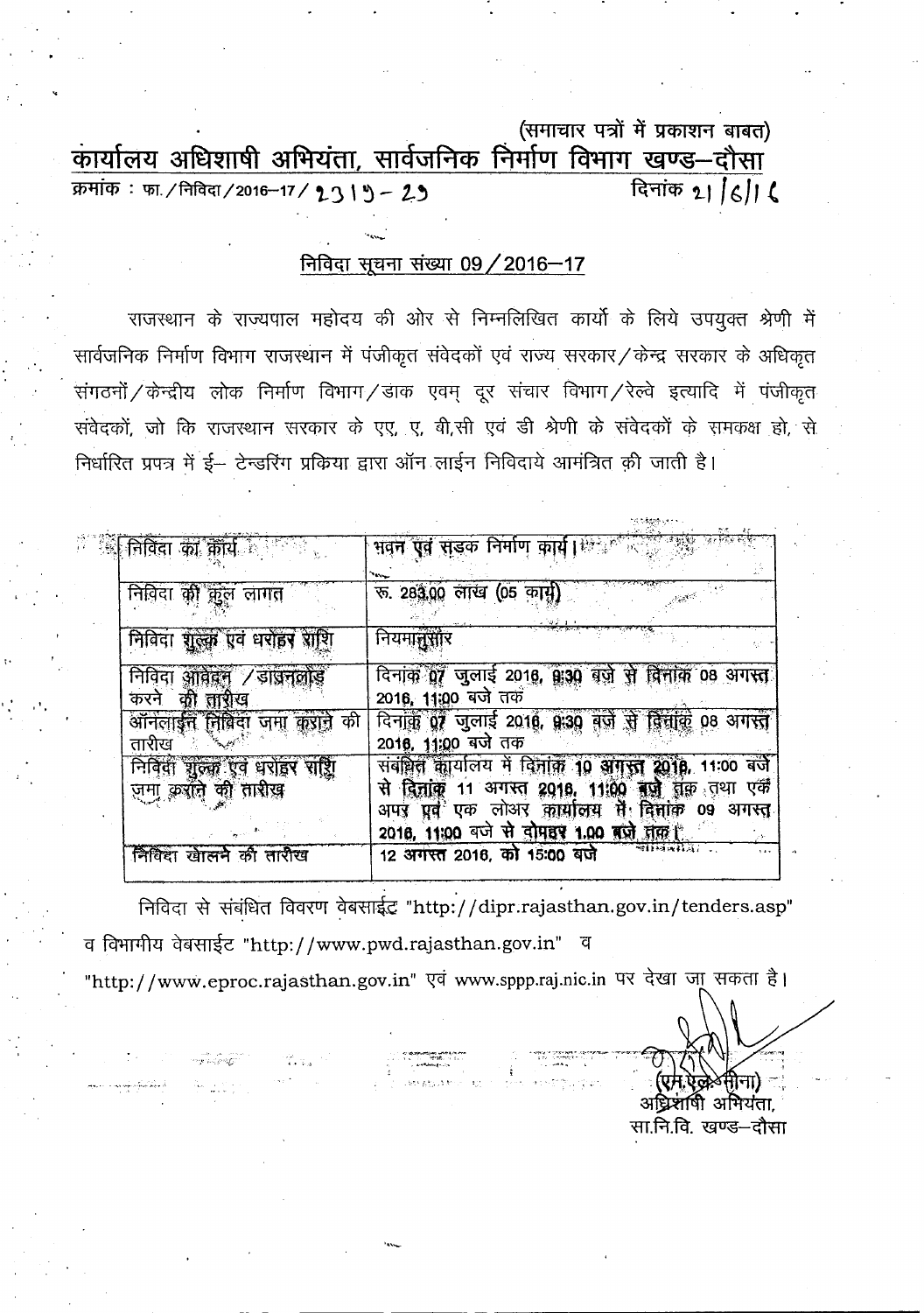(वेबसाईट पर अपलोड करने बाबत) कार्यालय अधिशाषी अभियंता, सार्वजनिक निर्माण विभाग खण्ड-दौसा क्रमांकः फा / निविदा / 2016–17 2319 - 29 दिनांक: 21 6 16

## (निविदा सूचना संख्या 09 / 2016-17)

राजस्थान के राज्यपाल महोदय की ओर से निम्नलिखित कार्यों के लिये उपयुक्त श्रेणी में सार्वजनिक निर्माण विभाग राजस्थान में पंजीकृत संवेदकों एवं राज्य संरकार / केन्द्र सरकार के अधिकृत संगठनों / केन्द्रीय लोक निर्माण विभाग / डाक एवम दूर संचार विभाग / रेल्वे इत्यादि में पंजीकृत संवेदकों, जो कि राजस्थान सरकार के "एए, ए, बी,सी एवं डी श्रेणी के संवेदकों के समकक्ष हो, से निर्धारित प्रपत्र में ई-टेन्डरिंग प्रक्रिया द्वारा ऑन लाईन निविदाये आमंत्रित की जाती है।

| ्रक्र     | जिला  | कार्य का नाम                                                                                                        | अनुमानित    | कार्य पूर्ण | निविदा प्रपत्र विक्रय / प्राप्ति |
|-----------|-------|---------------------------------------------------------------------------------------------------------------------|-------------|-------------|----------------------------------|
| सं.       |       |                                                                                                                     | लागत        | करने की     | कार्यालय                         |
|           |       | $\sim$                                                                                                              | लाखों में)  | अवधि        |                                  |
|           | दौसा  | वर्णिज्य कर अधिकारी,वृत कार्यालय दौसा का<br>नवीन भवन का निर्माण कार्य।                                              | 117.00      | 10 माह      | अ.अ. सा.नि.वि. खण्ड–दौसा         |
| $\cdot$ 2 | ्दोसा | दौसा में ई.वी.एम. स्टोर निर्माण कार्य                                                                               | 85.00       | ९ माह       | अ.अ. सा.नि.वि. खण्ड-दौसा         |
| з         | दौसा  | RUSA योजनान्तर्गत श्री संत सुंदरदास राजकीय<br>स्नातकोत्तर महाविद्यालय दौसा में नवीन निर्माण<br>व पुर्नउद्धार कार्य। | 56.00       | 8 माह       | अ.अ. सा.नि.वि. खण्ड-दौसा         |
| 4         | दोसा  | ODR-06 सड़क पर भांडारेज से सराय रोड पर<br>पेच मरम्मत कार्य                                                          | 15.00       |             | 6 माह   अ.अ. सा.नि.वि. खण्ड-दौसा |
| 5         | दोसा  | MDR-63 सडक पर आलूदा पापडदा रोड पर<br>पेच मरम्मत कार्य                                                               | T.<br>10.00 |             | 6 माह   अ.अ. सा.नि.वि. खण्ड-दौसा |

निविदा प्रपत्रों को वेब साईट http://www.eproc.rajasthan.gov.in से डाउनलोड किया जा सकता है । इन निविदाओं में भाग लेने वाले संवेदक निविदा को इलेक्ट्रोनिक फारमेट में वेबसाईट http://www.eproc.rajasthan.gov.in पर जमा कराएँ ।

निविदा हेतु पात्र संवेदको की श्रेणी : किसी भी सीमा तक एए श्रेणी संवेदक  $\sim$   $\sim$ 

| रूपये 300 लाख तक | ए श्रेणी संवेदक   |
|------------------|-------------------|
| रूपये 150 लाख तक | बी श्रेणी, संवेदक |
| रूपये 50 लाख तक  | सी श्रेणी, संवेदक |
| रूपये 15 लाख तक  | डी श्रेणी, संवेदक |
|                  |                   |

- 1—धरोहर राशि निविदा प्रपत्र में दर्शाई गई कूल अनुमानित लागत की दो प्रतिशत होगी एवं सार्वजनिक निर्माण विभाग राजस्थान में पंजीकृत संवेदकों से धरोहर राशि पी डब्यु एफ एण्ड एआर के नियमानुसार छूट प्रदान होगा। उक्त कार्य के लिये धरोहर राशि/निविदा शुल्क अधिशाषी अभियन्ता सा.नि.वि. खण्ड दौसा, के नाम देय होगी।
- 2—निविदा प्रपत्रों हेतु आवेदन ⁄ डाउनलोड की अवधि दिनांक 07 जुलाई 2016, 9:30 बजे से दिनांक 08 अगस्त 2016, 11:00 बजे तक होगी ।
- 3-(अ)निविदा प्रपत्र इलैक्ट्रोनिक फॉरमेट में बेव साईट http://www.eproc.rajasthan.gov.in पर दिनांक 07 जलाई 2016, 9:30 बजे से दिनांक 08 अगस्त 2016, 11:00 बजे तक जमा कराये जा सकते है एवं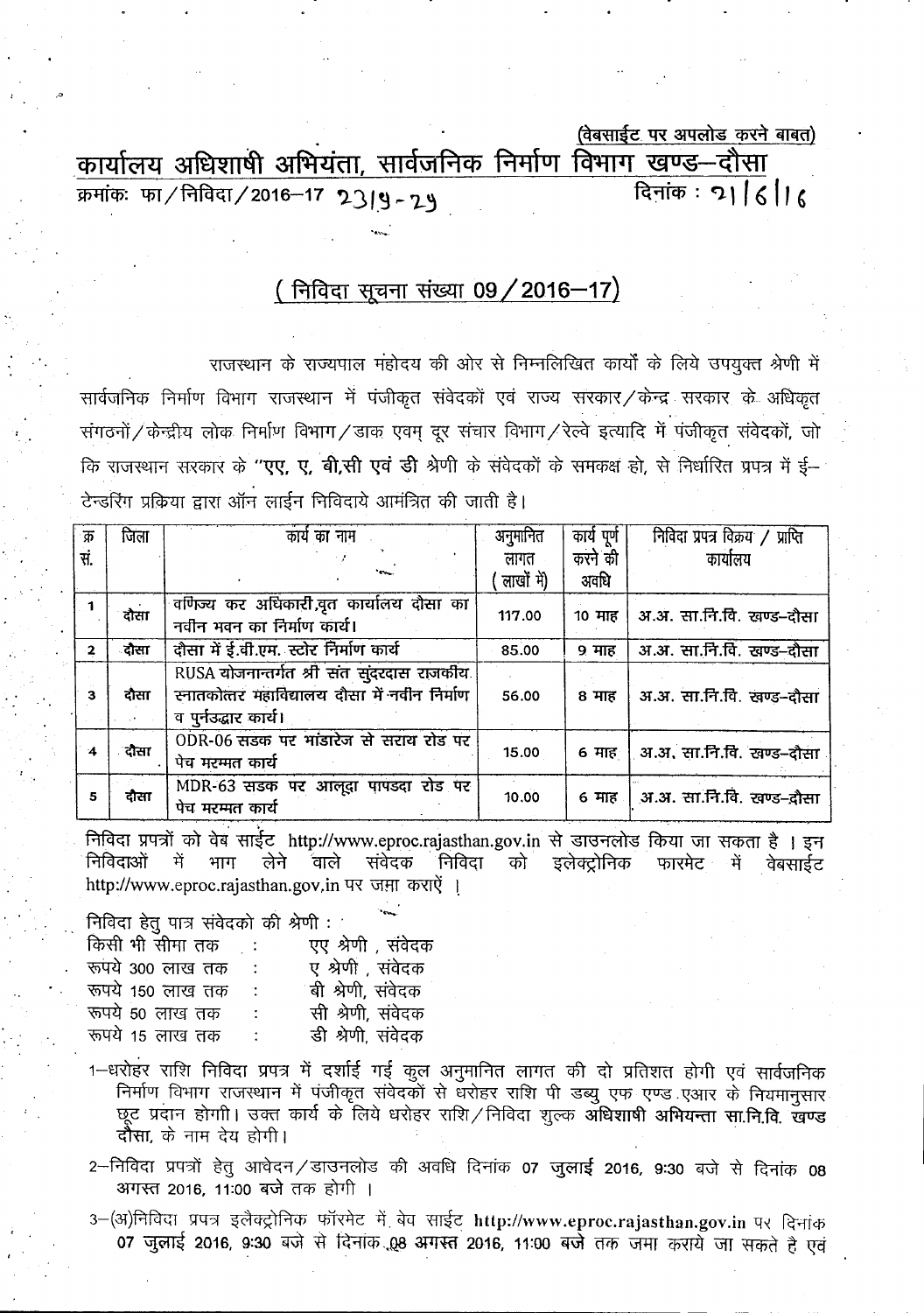प्राप्त तकनीकी / वित्तीय निविदायें, इलैक्ट्रोनिक फॉरमेट में बेवसाईट http://www.eproc.rajasthan.gov.in पर अधिशाषी अभियंता सा.नि.वि. खण्ड दौसा कार्यालय में दिनांक 12 अगस्त 2016, को 15:00 बजे खोली जायेगी। यदि किसी कारणवश उस दिन अवकाश रहता है तो अगले दिन उसी समय व उसी स्थान पर निविदायें खोली जायेगी ।

- (ब) निविदा जमा करवाने के बाद निविदा की समस्त प्रकिया ऑन लाइन होगी ।
- (स) निविदा खोलने की तिथि को किसी कारणवश यदि सारी निविदाएं नहीं खोली जा सकती है तो उसके अगले कार्य दिवस शेष निविदाऐं खोलने का कार्य जारी रखा जायेगा ।
- 4- कार्य करने हेतु कार्य स्थल उपलब्ध है ।

'.

- 5- कार्य के सम्मुख उपरोक्तानुसार वर्णित कार्यालय में संवेदक द्वारा दिनांक 07 जुलाई 2016, 9:30 बजे से दिनांक 08 अगस्त 2016 11:00 बजे तक किसी भी कार्य दिवस में कार्यालय समय में निविदा प्रपत्र को देखा जा सकता है अथवा वेबसाईट http://www.eproc.rajasthan.gov.in पर भी देखा जा सकता है। देखा जो सकता है अथवा वेबसाइट http://www.eproc.rajasthan.gov.in पर भी देखा जा सकता <del>;</del><br>निविदा प्रपत्रों में निविदाकर्ता के लिए योग्यता सूचना तथा निविदाकर्ता की पात्रता, प्लान, स्पेसिफिकेश न्राइंग विभिन्न कार्यों की मात्रा एवं दरों का विवरण, नियम, शर्ते एवं अन्य विवरण वर्णित है।
- 6- निविदादाता द्वारा निविदा शुल्क /धरोहर राशि डिमांड ड्राफ्ट अथवा निविदा प्रपत्रों में वर्णित किसी एक प्रकार के रूप में संबंधित कॉर्यालय में दिनांक 10 अगस्त 2016, 11:00 बजे से दिनांक 11 अगस्त 2016 को 11:00 बजे तक तथा एक अपर एवं एक लोअर कार्यालय में 09 अगस्त 2016, 11:00 बजे से दोपहर 1.00 बजे तक जमा कराना आवश्यक है।
- 7-निविंदा खोलने की दिनांक से 30 दिवसों तक निविदा स्वीकृति हेत मान्य (open) रहेगी। यदि निविदाकर्ता उस अवधि में अपनी निविदा अथवा शर्तो में किसी प्रकार का संशोधन करता है अथवा अपनी निविदा वापस ले लेता है तो उसकी धरोहर राशि जब्त कर ली जावेगी।
- 8- यदि संवेदक का नजदीकी रिश्तेदार (प्रथम रक्त सम्बन्धी व उनके पति / पत्नि) कार्य से सम्बन्धित खण्ड अथवा अधीनस्थ कार्यालय में खण्डीय लेखाकार अथवा सहायक अभियन्ता से लेकर अधिशाषी अभियन्ता रतर का किसी भी स्तर पर पदस्थापित हो तो उसके कार्य पर नियुक्त करने पर प्रतिबन्ध रहेगा।
- 9- राज्य सरकार में किसी भी अभियांत्रिकी विभाग में किसी भी इंजीनियर अथवा इंजीनियरिंग या प्रशासनिक <sup>~</sup> lR <sup>~</sup> xl\JjQ8m ~~ flxCfJlx cBT <sup>~</sup> \* ~ -wrr 'f.icJftl <sup>~</sup> <sup>2</sup> qrf Gcf) ~ 3l~ ~ CfJ+till'fl \* ~ 1l 'CfJ'l"lf <sup>~</sup> <sup>~</sup> <sup>~</sup> <sup>1</sup> <sup>~</sup> fi~~CfJ 3l~'~ CfJ+tilIRll'j <sup>B</sup> कोई ऐसा व्यक्ति जिसने राज्य सरकार की उक्त लिखित अनुमति निविदा जमा कराने से पहले अथवा संवेदक के यहॉ सेवाऐं लेने से पहले अनुमति नहीं ली है तो अनुबन्ध रद्द किया जा सकेगा।
- 10-निविदादाता इन प्रपत्रों को download कर सकते है। निविदादाता द्वारा निविदा शुल्क नकद अथवा डिमांड ड्राफ्ट के रूप में सम्बन्धित कार्यालय में निर्धारित तिथि तक जमा कराना आवश्यक है।
- 11-किसी भी निविदा को स्वीकार करने एवं बिना कारण बताये निरस्त करने के समस्त अधिकार सक्षम अधिकारी के पास सुरक्षित है। आर. पी. डब्ल्यू. ए-100 की समस्त शर्ते मान्य होगी।
- 12-संवेदक द्वारा उक्त कार्यों के लिए निर्धारित मशीनरी जो निविदा की स्पेशल कंडीशन में वर्णित है, को स्वयं के पास होने या किराये पर लेने का प्रमाण-पत्र देना होगा।

13-निविदा शुल्क निम्नानुसार निर्धारित है: ``

| , कार्य की अनुमानित राशि (लाखों में) | निविदा शल्क      |
|--------------------------------------|------------------|
| 50 लाख से कम                         | 500 $/$ — रूपये  |
| 50 लाख से 150 लाख तक                 | $1000 / -$ रुपये |
| 150 लाख से 400 लाख तक                | 2000 $/$ — रूपये |

----------------------------------